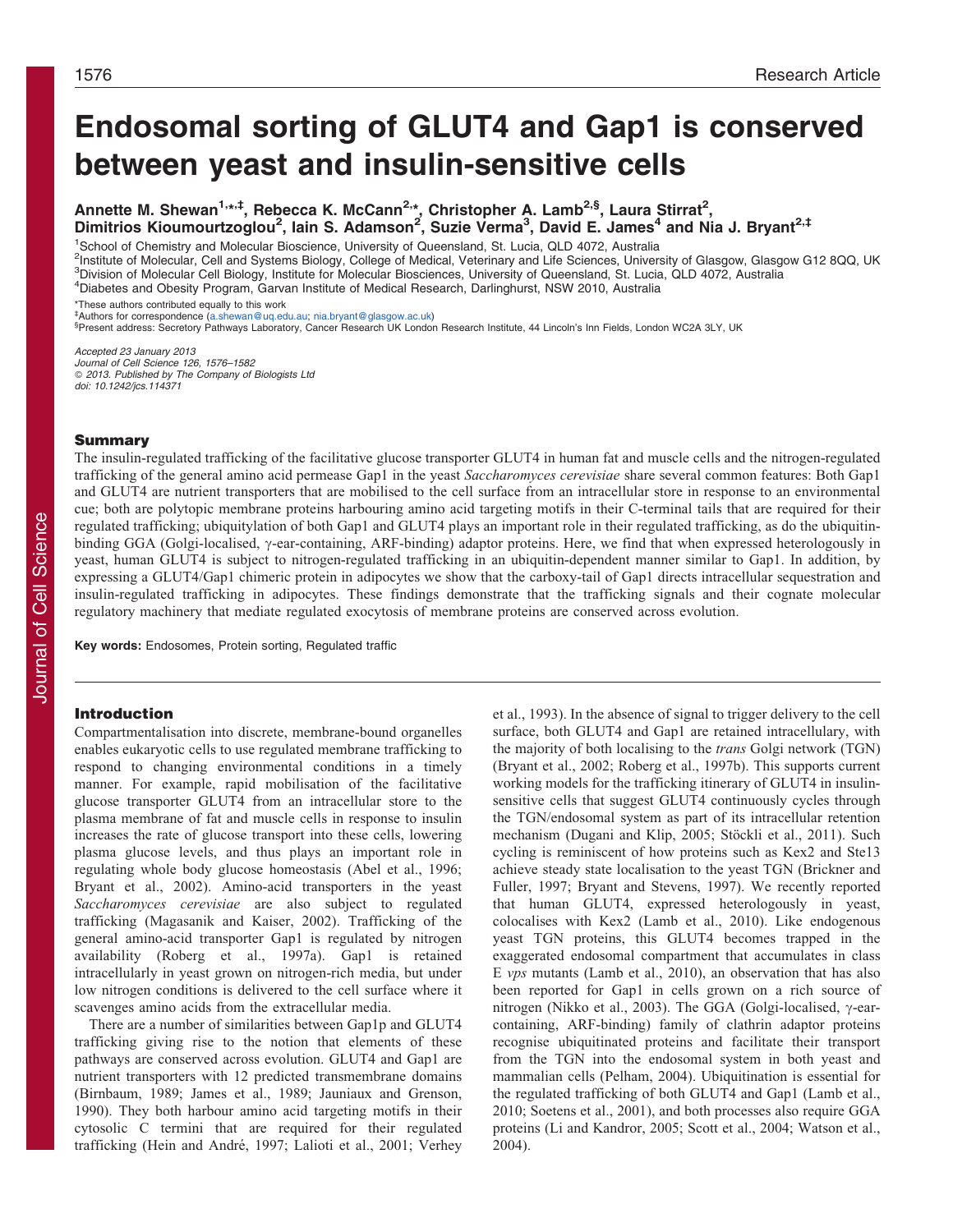<span id="page-1-0"></span>Given the high level of evolutionary conservation of molecular machinery involved in membrane traffic [\(Ferro-Novick and Jahn,](#page-5-0) [1994\)](#page-5-0) and the above similarities in the regulated trafficking pathways of Gap1 and GLUT4 in yeast and mammalian cells, we set out to test the hypothesis that the machinery involved in regulated trafficking of GLUT4 in insulin-sensitive cells has been evolutionarily conserved from yeast. In support of this, we found that when expressed in yeast, GLUT4 is trafficked in a nitrogenregulated manner analogous to Gap1. Furthermore, we found that a chimeric protein with the cytosolic C-terminal tail of GLUT4 replaced with the analogous region of Gap1 traffics to the cell surface of adipocytes in response to insulin stimulation, in contrast to a version of GLUT4 with this region mutated. These findings demonstrate that the molecular machinery responsible for regulating Gap1 traffic in yeast recognises sequences in GLUT4, and that the machinery in adipocytes that recognises sequences in the C-terminal tail of GLUT4 also recognises sequences in Gap1. These studies suggest evolutionary conservation of the regulated trafficking of GLUT4 and Gap1 in yeast and mammalian cells.

# Results

# GLUT4 expressed in yeast is subject to nitrogenregulated trafficking

We have previously reported that when expressed heterologously in yeast, human GLUT4 localises to the TGN by cycling through the proteolytically active endosomal system ([Lamb et al., 2010](#page-5-0)). Building on this, and other similarities between trafficking of GLUT4 and Gap1 in insulin-sensitive cells and yeast respectively ([Bryant et al., 2002](#page-5-0); [Roberg et al., 1997b\)](#page-5-0), we investigated whether GLUT4 is subject to nitrogen-regulated trafficking when produced in yeast. Fig. 1 shows that GLUT4 can be diverted away from the yeast endosomal system by moving cells to a less favourable source of nitrogen. GLUT4 expressed from the yeast CUP1 promoter is readily detectable in yeast cells devoid of vacuolar protease activity provided with a favourable source of nitrogen (ammonium), but not in cells containing active vacuolar proteases (Fig. 1, compare lanes 1 and 2), reflecting its continual cycling through the proteolytically active endosomal system under these conditions [\(Lamb et al., 2010](#page-5-0)). In contrast to the low levels found in yeast containing active vacuolar proteases grown on media containing a rich source of nitrogen (ammonium), GLUT4 was present at much higher levels in the same cells provided with a poor source of nitrogen (proline; Fig. 1, compare lanes 1 and 3). These data indicate that, like Gap1, GLUT4 is



Fig. 1. Heterologously expressed GLUT4 traffics to the yeast endosomal system in a nitrogen-responsive manner. Yeast containing (+) or lacking  $(-)$  active vacuolar proteases (RPY10 and SF838-9D) and producing human GLUT4 (from pRM2) were grown in media containing ammonium sulfate (Am) or proline (Pro) as the sole nitrogen source. Lysates of these cells were immunoblotted for GLUT4 and Vti1 (loading control).

trafficked away from the proteolytically-active endosomal system in response to nitrogen-limiting conditions when expressed in yeast.

# Ubiquitination of GLUT4 is necessary and sufficient for delivery to the yeast endosomal system

Nitrogen-regulated trafficking of Gap1 is controlled by ubiquitination of the transporter [\(Helliwell et al., 2001](#page-5-0); [Soetens](#page-6-0) [et al., 2001](#page-6-0)). Under nitrogen-rich conditions Gap1 is ubiquitinated by Rsp5 and sorted into the endosomal system ([Helliwell et al., 2001](#page-5-0)). In contrast, no ubiquitin is added to Gap1 when cells are provided with a poor nitrogen source and the transporter is trafficked away from the endosomal system to the plasma membrane ([Helliwell et al., 2001;](#page-5-0) [Soetens et al., 2001](#page-6-0)). We have previously shown that, in contrast to its wild-type counterpart, a non-ubiquitinated version of GLUT4 (with all seven cytosolically disposed lysines mutated to arginines; G4- 7K/R) is not trafficked to the proteolytically active endosomal system in yeast provided with a rich source of nitrogen, indicating a requirement for ubiquitination in this process ([Lamb et al., 2010](#page-5-0)) (Fig. 2, compare lanes 1 and 2). To address concerns that the defective trafficking of G4-7K/R is due to the multiple mutations it carries, rather than loss of ubiquitination, we took advantage of the finding that reintroduction of a single lysine into G4-7K/R is sufficient to restore its ubiquitination status ([Lamb et al., 2010](#page-5-0)). Fig. 2 shows that reintroduction of any one of lysine 109, 242, 245, 261, 264, 266 or 495 restores delivery to the proteolytically active endosomal system of yeast grown on a rich nitrogen source. Only the ubiquitin-resistant



Fig. 2. Ubiquitination is required for trafficking of GLUT4 to the yeast endosomal system. Yeast containing  $(+)$  or lacking  $(-)$  active vacuolar proteases (RPY10 and SF838-9D) and producing wild-type GLUT4 (from pRM2), the ubiquitin-resistant 7K/R version (from pRM3) or a version of the same with one of the seven lysines (indicated) mutated back to lysine (6K/R; from pRM17, 18, 19, 20, 21, 22 or 23 as described in [Table 1](#page-4-0)) were provided with ammonium sulfate as a nitrogen source. Lysates from these cells were immunoblotted for GLUT4 and Vti1 (loading control). The ubiquitination status of the versions of GLUT4 detected in cells lacking vacuolar proteases (grown on ammonium sulfate) was assessed by their ability to bind a GSTfusion protein harbouring a ubiquitin-binding UBA domain as described [\(Lamb et al., 2010\)](#page-5-0). Note that none of the versions of GLUT4 used here bound a non-ubiquitin binding mutant version of the GST-UBA fusion protein (not shown), indicating that their binding to the GST-UBA is due to ubiquitination ([Lamb et al., 2010\)](#page-5-0).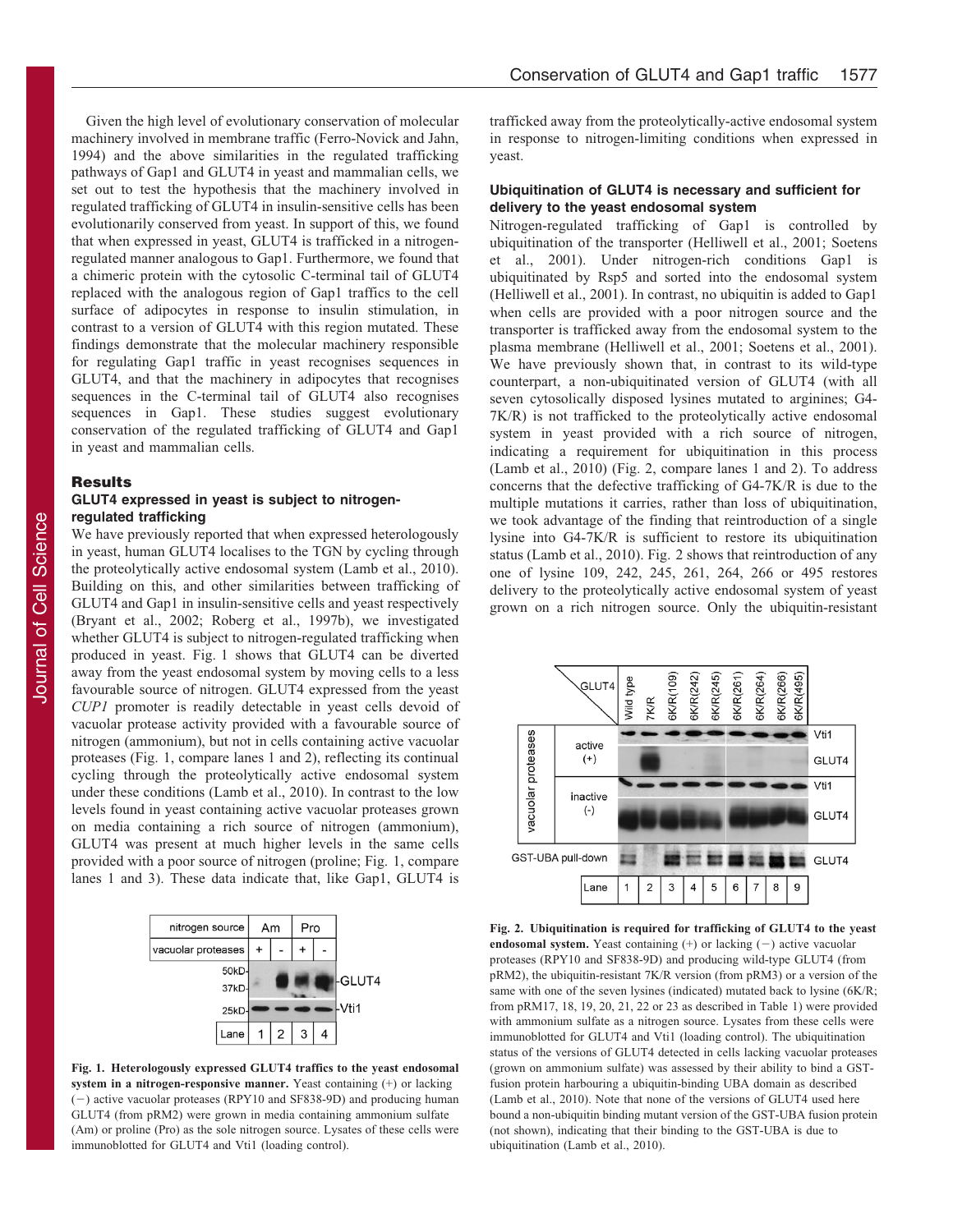G4-7K/R (lane 2) can be detected in cells containing active vacuolar proteases in contrast to wild-type GLUT4 (lane 1) and versions carrying a single cytosolic lysine (lanes 3–9, G4-6K/Rs). It is important to note that all of these versions of GLUT4 are expressed in yeast as demonstrated by immunoblot analysis of yeast lacking active vacuolar proteases grown on a rich source of nitrogen, indicating that their low levels in cells containing active vacuolar proteases grown under the same conditions reflects their delivery into the proteolytically active endosomal system. Lysates prepared from proteolytically inactive cells were also used to demonstrate that, as observed in adipocytes ([Lamb et al.,](#page-5-0) [2010\)](#page-5-0), the G4-6K/R versions of GLUT4, carrying any one of the lysines listed above, all bind to a ubiquitin-binding UBA domain, in contrast to the ubiquitin-resistant G4-7K/R [\(Fig. 2,](#page-1-0) bottom panel). Collectively, the data presented thus far demonstrate that ubiquitination is required to traffic GLUT4 into the yeast endosomal system in a nitrogen-regulated manner.

To ask whether ubiquitination is sufficient to sort GLUT4 into the yeast endosomal system, we adopted a strategy often used to create constitutively ubiquitinated versions of proteins ([Piper and](#page-5-0) [Luzio, 2007;](#page-5-0) Urbé, 2005), and expressed a chimeric gene encoding G4-7K/R fused to a single ubiquitin moiety at its Cterminus (G4-Ub). G4-Ub is readily detectable in yeast devoid of active vacuolar proteases, but not in cells that have active vacuolar proteases (Fig. 3, compare lanes 5 and 6 with lanes 11 and 12). Unlike wild-type GLUT4 which can be diverted away from the proteolytically active endosomal system by supplying cells with a less favourable source of nitrogen (proline; [Fig. 1](#page-1-0); Fig. 3, lanes 7 and 8), levels of G4-Ub can not be elevated in cells containing active vacuolar proteases in this manner (Fig. 3, lanes 11 and 12). These data indicate that G4-Ub is delivered to the proteolytically-active endosomal system even under nitrogenpoor conditions, demonstrating that ubiquitination of GLUT4 is sufficient for its endosomal delivery in yeast.

# Abrogation of GLUT4 insulin-sensitivity by mutation of its C-terminal cytosolic tail can be restored by transplantation of the analogous region of the yeast protein Gap1

The data presented so far indicate a degree of evolutionary conservation of molecular events required for regulated trafficking of Gap1 and GLUT4 in yeast and insulin-sensitive cells respectively, in that the yeast machinery responsible for regulating Gap1 traffic recognise signals present in GLUT4. To investigate whether insulin-sensitive cells recognise signals present in Gap1 we created a chimeric protein in which the Cterminal cytosolic domain of an HA-tagged version of GLUT4 (residues 470–509; please see supplementary material Table S1)

was replaced with the analogous region of the yeast protein Gap1 (residues 547–602; please see supplementary material Table S1) to create HA-G4/Gap1 [\(Fig. 4A\)](#page-3-0).

The C-terminal tail of GLUT4 contains targeting information required for intracellular retention of the transporter in insulinsensitive cells. Replacement of the C-terminal 12 amino acids of GLUT4 with the C-terminal 12 residues of GLUT3 to create HA-TAIL ([Fig. 4A](#page-3-0)) results in loss of intracellular sequestration in adipoctyes in the absence of insulin [([Shewan et al., 2000](#page-6-0)) and [Fig. 4\]](#page-3-0). Whereas wild-type HA-tagged GLUT4 displays the same perinuclear staining pattern seen for endogenous GLUT4 in adipocytes, with little detectable at the cell surface [\(Fig. 4B](#page-3-0)), HA-TAIL was readily observed at the cell surface [\(Fig. 4C,E\)](#page-3-0) reflecting its loss of intracellular retention ([Shewan et al., 2000](#page-6-0)). Intracellular sequestration of wild-type GLUT4 in basal cells is also reflected by its low abundance in plasma membrane (PM) fractions prepared from adipocytes in the absence of insulin ([Fig. 4D\)](#page-3-0). This is a feature of GLUT4 that sets it apart from other transporters such as GLUT1. This is an important point since, while endosomal proteins, including GLUT1 and the transferrin receptor, are responsive to insulin stimulation ([Livingstone et al.,](#page-5-0) [1996; Piper et al., 1991](#page-5-0)), the key difference between these and proteins that traffic to the specialised insulin-responsive compartment (GLUT4 and IRAP) is that endosomal proteins are not sequestered intracellularly, but rather traffic constitutively via the cell surface. This difference is clearly demonstrated by the presence of GLUT1 in the basal-PM membrane fraction ([Fig. 4D\)](#page-3-0). The low-density microsomal membrane (LDM) fraction isolated from adipocytes is enriched for the intracellular storage pool from which GLUT4 is mobilised to the cell surface in response to insulin. The PM/LDM ratio provides a quantitative index of the extent of intracellular sequestration of endogenous and exogenous proteins in insulinsensitive cells ([Shewan et al., 2000\)](#page-6-0) ([Fig. 4E](#page-3-0)). In agreement with our previous studies ([Shewan et al., 2000](#page-6-0)), and reflecting its intracellular sequestration, HA-GLUT4 exhibits a low PM/LDM ratio under basal conditions (0.171 $\pm$ 0.04, n=4), comparable to endogenous GLUT4 and IRAP. In contrast, we have previously reported that HA-TAIL has a much higher PM/LDM ratio  $(1.09\pm0.12, n=3)$  indicative of inefficient intracellular sequestration in unstimulated cells. The sequestration profile of HA-TAIL more closely resembles the profile of endosomal transporter proteins such as GLUT1 rather than that of proteins such as GLUT4 and IRAP that are sequestered intracellularly in an insulin-responsive store [\(Shewan et al., 2000\)](#page-6-0) [\(Fig. 4D, 4E](#page-3-0)). To determine whether the C-terminal tail of Gap1 could direct intracellular sequestration and insulin responsiveness in



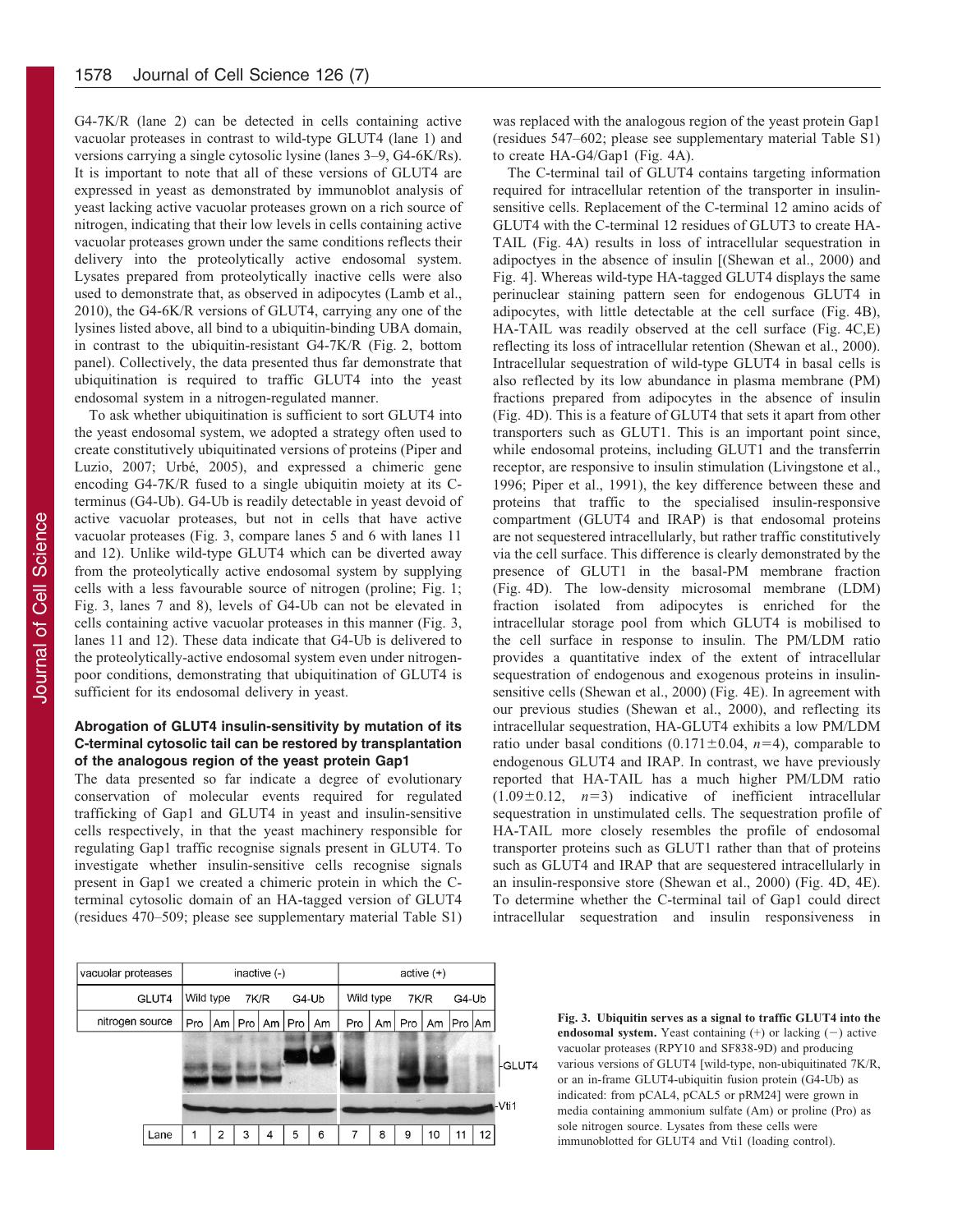<span id="page-3-0"></span>adipocytes the subcellular fractionation profile of HA-G4/Gap1 was examined in both basal and insulin-stimulated cells (Fig. 4D). Like the insulin-responsive proteins, GLUT4 and IRAP, HA-G4/Gap1 was largely absent from the plasma membrane fraction under basal conditions and its PM/LDM ratio was similar to that of GLUT4 and IRAP (Fig. 4E). This demonstrates that the Gap1 C-terminal sequences used here contain information sufficient to bestow intracellular sequestration in adipocytes.

Furthermore, insulin stimulation elicited robust translocation of HA-G4/Gap1 to the PM fraction similar to that observed for the endogenous insulin-responsive proteins, GLUT4 and IRAP (Fig. 4D). These fractionation studies show that the Gap1 C-terminal tail contains information to both sequester the protein and to direct the chimera into an insulin-responsive compartment.

This contention is supported by immunofluorescence studies where HA-G4/Gap1 displayed a perinuclear staining pattern reminiscent of that seen for wild-type HA-GLUT4 with little, if any, present at the cell surface under basal conditions (Fig. 4F). Treatment of these adipocytes with insulin elicited a robust translocation of HA-G4/Gap1 to the plasma membrane (Fig. 4G). Collectively, these studies reveal that the cytosolic C-terminal domain of Gap1 contains information to direct sorting into the intracellular, insulin-responsive compartment of adipocytes.



# **Discussion**

Trafficking of certain proteins between endosomes and the TGN plays a key role in intracellular retention and can be regulated to alter trafficking pathways in response to external stimuli [\(Bryant](#page-5-0) [et al., 2002](#page-5-0)). We have now shown that this is highly conserved across evolution and appears to be encoded via ubiquitination of cargo which likely facilitates recognition by the GGA adaptor machinery that facilitates sorting from the TGN into the endosomal system ([Lamb et al., 2010](#page-5-0); [Li and Kandror, 2005](#page-5-0); [Scott et al., 2004](#page-5-0); [Soetens et al., 2001](#page-6-0); [Watson et al., 2004](#page-6-0)).

While our data highlight remarkable similarities between regulated trafficking of GLUT4 and Gap1 in yeast and adipocytes, it is also clear from our studies that additional, unique processes also operate in the two systems. In the case of Gap1 ubiquitination in response to nutrient deprivation diverts its trafficking from the TGN away from the plasma membrane into the endosomal system [\(Helliwell et al., 2001;](#page-5-0) [Soetens et al.,](#page-6-0) [2001\)](#page-6-0). On the other hand, ubiquitination of GLUT4 occurs constitutively and insulin, which controls cell surface expression of GLUT4, does not appear to regulate GLUT4 ubiquitination ([Lamb et al., 2010\)](#page-5-0). In the case of GLUT4, rather than providing a mechanism by which trafficking can be regulated directly, ubiquitination is required to deliver GLUT4 into the insulinsensitive store from where it can be mobilised to the cell surface in response to insulin [\(Lamb et al., 2010](#page-5-0)). Thus, although evolutionarily conserved molecular machinery is used in the

Fig. 4. The C-terminal cytosolic domain of Gap1 contains information sufficient to sequester GLUT4 in an insulin-sensitive intracellular store in adipocytes. (A) Representation of proteins used. HA-tagged human GLUT4 [\(Quon et al., 1994\)](#page-5-0) was used as a starting point for construction of the chimeric proteins HA-TAIL [in which the 12 C-terminal residues of GLUT4 are replaced with the corresponding residues from GLUT3 ([Shewan et al., 2000\)](#page-6-0)] and HA-G4/Gap1chimeric (with the entire cytosolic C-terminal tail of HA-GLUT-4 replaced with the corresponding region of Gap1, as detailed in Materials and Methods). (B,C) Adipocytes expressing HA-GLUT4 (B) or HA-TAIL (C) were immunolabelled with antibodies specific for the HA-epitope to visualise the localisation of these proteins as steady state using confocal microscopy. Representative confocal images are shown. Note the presence of HA-TAIL at the cell surface in unstimulated cells in contrast to the intracellular sequestration of HA-GLUT4 under the same conditions, in agreement with previous studies [\(Shewan et al., 2000\)](#page-6-0). (D) 3T3-L1 adipocytes expressing HA-G4/Gap1 treated with 1  $\mu$ M insulin (+) or not (-) for 15 minutes at 37°C were fractionated by differential centrifugation into fractions enriched in plasma membrane (PM) or the intracellular GLUT4 compartment (LDM). Aliquots of each fraction (10 µg protein) were immunoblotted with antibodies specific for IRAP, GLUT4 and the HA-epitope (for the HA-G4/Gap1 chimera). GLUT1 distribution in HA-GLUT4 cells is presented for comparison of the subcellular fractionation profile of an endogenous endosomal protein. (E) 3T3-L1 adipocytes expressing HA-GLUT4, HA-TAIL or HA-G4/Gap1 were subjected to insulin stimulation, differential centrifugation and western blotting as described above. The PM/LDM ratio provides an index of the intracellular sequestration of transporters in the absence of insulin [\(Marsh et al., 1998;](#page-5-0) [Shewan et al., 2000\)](#page-6-0). PM/LDM ratios were calculated for each of the proteins shown from multiple  $(\geq 3)$  independent fractionation experiments. Results are presented as means  $\pm$  s.e.m. Data were analysed using two-tailed Students ttests assuming unequal variance where these tests were appropriate. (F,G) Adipocytes expressing HA-G4/Gap1 were treated with (G, + Insulin) or without (F, Basal) 1  $\mu$ M insulin at 37°C for 15 minutes prior to immunolabelling with antibodies specific for the HA-epitope to visualise the localisation of these proteins using confocal microscopy. Representative confocal images are shown. Note the steady state intracellular accumulation of HA-G4/Gap1 under basal conditions, and translocation to the cell surface upon insulin stimulation.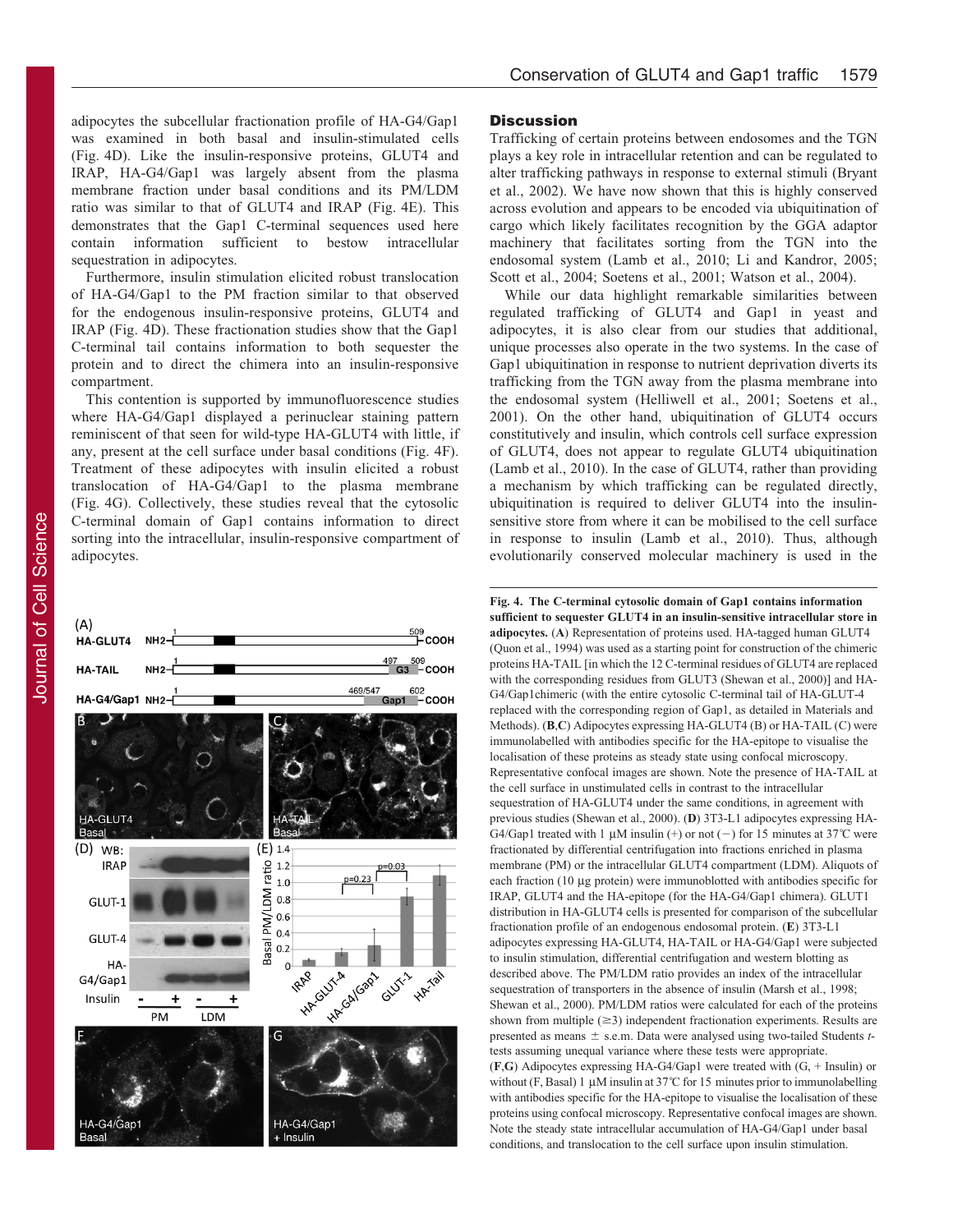<span id="page-4-0"></span>

| Table 1. Plasmids used in this study |                                                                                                                                                                                                                                                                 |                                            |
|--------------------------------------|-----------------------------------------------------------------------------------------------------------------------------------------------------------------------------------------------------------------------------------------------------------------|--------------------------------------------|
| Plasmid                              | Description                                                                                                                                                                                                                                                     | Reference                                  |
| pRM2<br>pRM3                         | Yeast expression plasmid (CEN, URA3) encoding human GLUT4 from the CUP1 promoter<br>Yeast expression plasmid (CEN, URA3) encoding human GLUT4 with lysines 109, 242, 245, 261, 264, 266, 495<br>mutated to arginine residues (G4-7K/R) from the $CUPI$ promoter | (Lamb et al., 2010)<br>(Lamb et al., 2010) |
| pRM17                                | Yeast expression plasmid encoding human GLUT4 with a single cytosolic lysine at position 242 from the CUP1<br>promoter (derived from pRM3)                                                                                                                      | This study                                 |
| pRM18                                | Yeast expression plasmid encoding human GLUT4 with a single cytosolic lysine at position 261 from the CUP1<br>promoter (derived from pRM3)                                                                                                                      | This study                                 |
| pRM19                                | Yeast expression plasmid encoding human GLUT4 with a single cytosolic lysine at position 109 from the CUP1<br>promoter (derived from pRM3)                                                                                                                      | This study                                 |
| pRM20                                | Yeast expression plasmid encoding human GLUT4 with a single cytosolic lysine at position 245 from the CUP1<br>promoter (derived from pRM3)                                                                                                                      | This study                                 |
| pRM21                                | Yeast expression plasmid encoding human GLUT4 with a single cytosolic lysine at position 264 from the CUP1<br>promoter (derived from pRM3)                                                                                                                      | This study                                 |
| pRM22                                | Yeast expression plasmid encoding human GLUT4 with a single cytosolic lysine at position 266 from the CUP1<br>promoter (derived from pRM3)                                                                                                                      | This study                                 |
| pRM23                                | Yeast expression plasmid encoding human GLUT4 with a single cytosolic lysine at position 495 from the CUP1<br>promoter (derived from pRM3)                                                                                                                      | This study                                 |
| pRM24                                | Yeast expression plasmid (CEN, URA3) encoding G4-7K/R carrying an HA-tag fused in-frame to ubiquitin from the<br>CUP1 promoter                                                                                                                                  | This study                                 |
| pCAL4                                | Yeast expression plasmid (CEN, URA3) encoding HA-tagged human GLUT4 from the CUP1 promoter                                                                                                                                                                      | This study                                 |
| pCAL5                                | Yeast expression plasmid (CEN, URA3) encoding HA-tagged G4-7K/R from the CUP1 promoter                                                                                                                                                                          | This study                                 |
| pHA-GLUT4                            | Retroviral expression plasmid encoding HA-tagged human GLUT4.                                                                                                                                                                                                   | (Shewan et al., 2000)                      |
| pHA-TAIL                             | Retroviral expression plasmid encoding HA-tagged human GLUT4 with the C-terminal 12 amino acid residues<br>replaced with the corresponding sequence from human GLUT3.                                                                                           | (Shewan et al., 2000)                      |
| pHA-G4/Gap1                          | Retroviral expression plasmid encoding HA-tagged human GLUT4 with the entire C-terminal cytosolic tail (residues                                                                                                                                                | This study                                 |

470–509) replaced with the analogous region of the yeast protein Gap1 (residues 547–602).

regulated trafficking of both GLUT4 and Gap1 the stage at which these processes are regulated by external stimuli differs.

Despite the above noted differences in the regulated trafficking of GLUT4 and Gap1, the conservation of sorting information and molecular machinery used by the two processes gives important insight into how GLUT4 is sorted into its insulin-sensitive store in adipocytes. We have previously shown an important role for an acidic cluster motif, located in the C-terminal tail of GLUT4 adjacent to a dileucine motif, in intracellular sequestration of the transporter in an insulin-sensitive store in adipoctyes ([Shewan](#page-6-0) [et al., 2000\)](#page-6-0). We now find that this motif is also required to direct GLUT4 to the proteolytically active endosomal system in yeast (supplementary material Fig. S2). Similar acidic motifs are present in the cytosolic tails of other proteins that are sequestered in the endosomal system, including the proprotein convertase PC6B as well as other insulin-responsive proteins such as IRAP [\(Shewan et al., 2000](#page-6-0)). Gap1 also harbours such a motif in its Cterminal cytosolic tail, contained within the region used in construction of our HA-G4/Gap1 (supplementary material Fig. S1). Our observation that this portion of Gap1 contains information sufficient to direct sorting into an insulin-sensitive store in adipocytes taken in conjunction with our observation that when expressed in yeast, GLUT4 is sorted into the endosomal system in a ubiquitin-dependent manner indicates that ubiquitindependent sorting into the endosomal system is a key step in sorting of GLUT4 into its insulin-sensitive store in adipocytes.

These studies raise several important questions concerning the role of ubiquitination in sorting GLUT4 into its insulin-sensitive store. Perhaps the most obvious of these is how ubiquitinated GLUT4 escapes lysosomal degradation, the canonical fate of ubiquitinated proteins sorted from the TGN in a GGA-dependent manner [\(Piper and Luzio, 2007](#page-5-0)). Our finding that fusing a ubiquitin moiety in-frame to the C-terminus of GLUT4 results in its constitutive delivery to the proteolytically active endosomal system, regardless of nitrogen source, indicates that ubiquination

is sufficient to act as a signal for this trafficking step. Our attempts to express the same construct in mammalian cells resulted in an extremely short lived protein, supporting our previous speculation ([Lamb et al., 2010\)](#page-5-0) that GLUT4 may be rescued from lysosomal delivery by a deubiquitinating process. Such a role for deubiquitination in routing cargo away from the lysosome has been observed for other receptors including the epidermal growth factor receptor (Clague and Urbé, 2006), the *Drosophila* Wnt receptor Frizzled [\(Mukai et al., 2010](#page-5-0)) and the  $\beta$ 2-adrenergic receptor ([Berthouze et al., 2009](#page-5-0)). Studies are currently underway in our laboratory to investigate this possibility.

## Materials and Methods

Antibodies against GLUT4, GLUT1 and Vti1 have been described elsewhere ([Coe](#page-5-0) [et al., 1999; James et al., 1989](#page-5-0); [Piper et al., 1991\)](#page-5-0). Antibodies against IRAP were from Paul Pilch (Boston University). Anti-HA (16B12) antibodies were from Berkeley Antibody Co., Inc., Richmond, CA.

Yeast [SF838-9D; MATa ura3-52 leu2-3, 112 his4-519 ade6 gal2 pep4-3 [\(Rothman and Stevens, 1986\)](#page-5-0), or the congenic PEP4 strain RPY10 [\(Piper et al.,](#page-5-0) [1994\)](#page-5-0)] harbouring the indicated plasmids were grown in minimal media [0.67% Difco yeast nitrogen base without amino acids and ammonium sulfate (Difco Laboratories Inc., Detroit, MI, USA), 2% glucose, and either proline (0.1%) or ammonium sulfate (0.5%) as a nitrogen source as indicated (all percentages are w/ v)]. Cells contained low-copy plasmids to cover auxotrophic requirements not covered by plasmids already present.

## Plasmids

Plasmids used in this study are described in Table 1. pRM17–23, each encoding G4-7K/R [\(Lamb et al., 2010\)](#page-5-0) with a different single lysine residue mutated back to arginine (as described in the table) were constructed from pRM3 [\(Lamb et al.,](#page-5-0) [2010\)](#page-5-0) using site directed mutagenesis. pRM24 encoding a G4-7K/R-HA-taggedubiquitin fusion was created by using PCR to amplify HA-tagged ubiquitin from  $pRM1$  ([Lamb et al., 2010\)](#page-5-0) flanked by sequences homologous to the 3' end of the G4-7K/R ORF and the proximal end of the PHO8 3'UTR contained within pRM3 [\(Lamb et al., 2010\)](#page-5-0). Homologous recombination was used to create the fusion by repairing a version of pRM3 ([Lamb et al., 2010\)](#page-5-0) linearised at an SphI site that had been introduced (by site directed mutagenesis) in place of the G4-7K/R STOP codon. pCAL4 and pCAL5 were constructed by amplification of the HA-tagged wild-type (for pCAL4) or the ubiquitin-resistant G4-7K/R (for pCAL5) ORFs flanked by sequences homologous to the  $3'$  end of the CUP1 promoter and the  $5'$ end of the PHO8 3' UTR using PCR. These PCR products were used to repair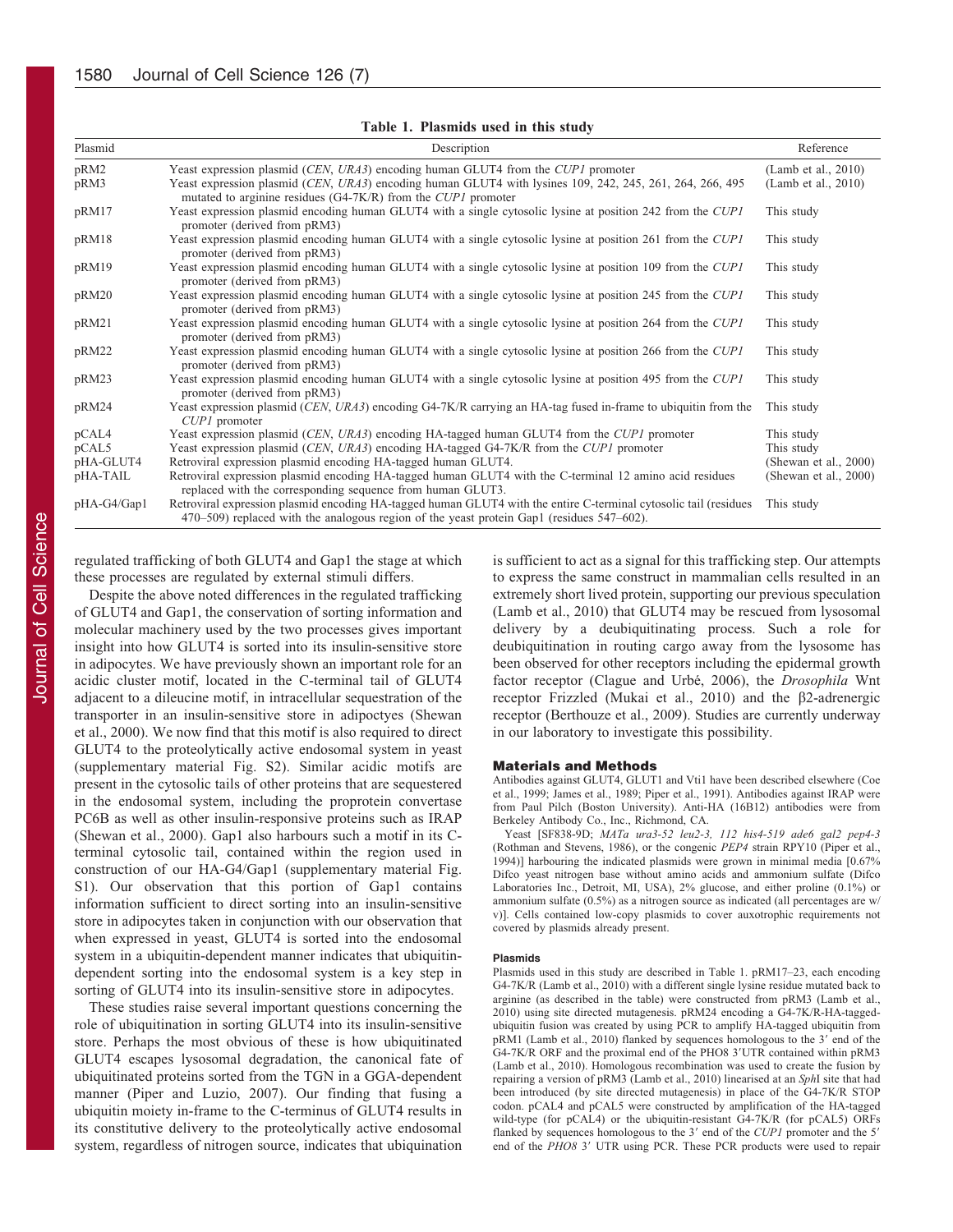<span id="page-5-0"></span>gapped pNB701 as described previously [\(Struthers et al., 2009](#page-6-0)). pHA-G4/Gap1, the retroviral expression vector encoding HA-tagged human GLUT4 with the entire C-terminal cytosolic tail (residues 470–509; please see supplementary material Table S1) replaced with the analogous region of the yeast protein Gap1 (residues 547–602; please see supplementary material Table S1) was constructed using SOEing PCR to generate a GLUT4/GAP1 chimeric ORF as follows. First round PCR was performed with 5'-ctaagagtgcctcacaagatctataag-3' and 5'-cga attcttaacaccagaaattccag-3' using GAP1, contained within a preparation of S. cerevisiae genomic DNA, as template; second round PCR utilised the gel purified product of first round PCR reaction and 5'-atcgtggccatatttggc-3' with pHA-GLUT4 [\(Shewan et al., 2000](#page-6-0)) as template. The resultant PCR product was sequenced prior to sub-cloning as an Nco1-EcoR1 fragment into pHA-GLUT4 that had been gapped with the same restriction endonucleases to generate pHA-G4/ Gap1.

# Expression of recombinant GLUT4 proteins in 3T3-L1 adipocytes

3T3-L1 murine fibroblasts obtained from the American Type Culture Collection (Rockville, MD) were infected with retroviral stocks generated from pHA-GLUT4, pHA-TAIL or pHA-G4/Gap1 prior to differentiation into adipocytes as described [\(Shewan et al., 2000](#page-6-0)).

#### Immunoblot analyses

Samples were subjected to SDS-PAGE using 7.5% or 10% polyacrylamide resolving gels. Proteins were transferred to nitrocellulose or polyvinylidene fluoride (PVDF) for immunoblot analysis with the indicated antibodies and horse radish peroxidase linked secondary antibodies and enhanced chemiluminescence (both from Amersham). Chemiluminescent bands were quantified directly using a Lumi-Imager F1 (Boehringer Mannheim).

## Preparation of yeast cell lysates

 $10$  OD<sub>600</sub> equivalents were harvested from growing cultures and vortexed in 200  $\mu$ l Laemmli sample buffer (LSB) in the presence of glass beads (425–600  $\mu$ m, acid washed). Glass beads were allowed to settle during a 10-minute incubation at  $65^{\circ}$ C and 10 µl of the lysate was loaded on a SDS-polyacrylamide gel.

## Subcellular fractionation of adipocytes

Subcellular fractionation of 3T3-L1 adipocytes was used to generate low-density microsome (LDM) and plasma membrane (PM) enriched fractions [\(Shewan et al.,](#page-6-0) [2000\)](#page-6-0). The protocol used yields an additional two fractions, high-density microsomes (HDM) and mitochondria/nuclei (M/N), but here we focused on the PM and LDM fractions as the ratio of proteins contained within these provides a well-characterised index of intracellular retention in the insulin-sensitive GLUT4 enriched store of adipocytes [\(Shewan et al., 2000\)](#page-6-0).

#### Ubiquitin-binding UBA-GST-fusion pull downs

The ability of various mutant versions of GLUT4 to bind the UBA domain of Dsk2p (within GST-UBA) was compared to wild-type and the ubiquitin-resistant G4-7K/R to assess their ubiquitination status as described (Lamb et al., 2010).

## Indirect immunofluorescence

Cells were processed for immunofluorescence as described [\(Shewan et al., 2003\)](#page-6-0). Confocal sections were obtained using a  $63\times/1.4$  Zeiss oil immersion objective fitted to a Zeiss Axiovert fluorescence microscope, equipped with a Bio-Rad MRC-600 laser confocal imaging system, or a  $100 \times / 1.4$  Plan Apo oil immersion objective on a Nikkon Eclipse E600 fluorescence microscope, equipped with a Bio-Rad Radiance 2000 laser confocal imaging system.

### Author contributions

This study was conceived by A.M.S., N.J.B. and D.E.J. who analysed data and wrote the manuscript. All authors except D.E.J. performed experiments.

# Funding

This work was supported by The Wellcome Trust [grant number 081933/Z/07/Z to N.J.B.] and a studentship [grant number 080395/Z/ 06/Z to C.A.L.]; and the University of Queensland Graduate School (scholarship to A.M.S., currently an NHMRC CJ Martin Fellow). N.J.B. is a Prize Fellow of the Lister Institute of Preventive Medicine. Deposited in PMC for release after 6 months.

Supplementary material available online at

<http://jcs.biologists.org/lookup/suppl/doi:10.1242/jcs.114371/-/DC1>

## **References**

- Abel, E. D., Shepherd, P. R. and Kahn, B. B. (1996). Glucose transporters and pathophysiological states. In Diabetes Mellitus (ed. D. LeRoith, S. I. Taylor and J. M. Olefsky) pp. 530-544. Philadelphia, PA: Lippincott-Raven.
- [Berthouze, M., Venkataramanan, V., Li, Y. and Shenoy, S. K.](http://dx.doi.org/10.1038/emboj.2009.128) (2009). The [deubiquitinases USP33 and USP20 coordinate beta2 adrenergic receptor recycling](http://dx.doi.org/10.1038/emboj.2009.128) [and resensitization.](http://dx.doi.org/10.1038/emboj.2009.128) EMBO J. 28, 1684-1696.
- Birnbaum, M. J. [\(1989\). Identification of a novel gene encoding an insulin-responsive](http://dx.doi.org/10.1016/0092-8674(89)90968-9) [glucose transporter protein.](http://dx.doi.org/10.1016/0092-8674(89)90968-9) Cell 57, 305-315.
- Brickner, J. H. and Fuller, R. S. [\(1997\). SOI1 encodes a novel, conserved protein that](http://dx.doi.org/10.1083/jcb.139.1.23) [promotes TGN-endosomal cycling of Kex2p and other membrane proteins by](http://dx.doi.org/10.1083/jcb.139.1.23) [modulating the function of two TGN localization signals.](http://dx.doi.org/10.1083/jcb.139.1.23) J. Cell Biol. 139, 23-36.
- Bryant, N. J. and Stevens, T. H. [\(1997\). Two separate signals act independently to](http://dx.doi.org/10.1083/jcb.136.2.287) [localize a yeast late Golgi membrane protein through a combination of retrieval and](http://dx.doi.org/10.1083/jcb.136.2.287) retention. [J. Cell Biol.](http://dx.doi.org/10.1083/jcb.136.2.287) 136, 287-297.
- [Bryant, N. J., Govers, R. and James, D. E.](http://dx.doi.org/10.1038/nrm782) (2002). Regulated transport of the glucose transporter GLUT4. [Nat. Rev. Mol. Cell Biol.](http://dx.doi.org/10.1038/nrm782) 3, 267-277.
- Clague, M. J. and Urbé, S. [\(2006\). Endocytosis: the DUB version.](http://dx.doi.org/10.1016/j.tcb.2006.09.002) Trends Cell Biol. 16, [551-559.](http://dx.doi.org/10.1016/j.tcb.2006.09.002)
- Coe, J. G., Lim, A. C., Xu, J. and Hong, W. (1999). A role for Tlg1p in the transport of proteins within the Golgi apparatus of Saccharomyces cerevisiae. Mol. Biol. Cell 10, 2407-2423.
- Dugani, C. B. and Klip, A. [\(2005\). Glucose transporter 4: cycling, compartments and](http://dx.doi.org/10.1038/sj.embor.7400584) [controversies.](http://dx.doi.org/10.1038/sj.embor.7400584) EMBO Rep. 6, 1137-1142.
- Ferro-Novick, S. and Jahn, R. [\(1994\). Vesicle fusion from yeast to man.](http://dx.doi.org/10.1038/370191a0) Nature 370, [191-193.](http://dx.doi.org/10.1038/370191a0)
- Hein, C. and André, B. [\(1997\). A C-terminal di-leucine motif and nearby sequences are](http://dx.doi.org/10.1046/j.1365-2958.1997.3771735.x) [required for NH4\(+\)-induced inactivation and degradation of the general amino acid](http://dx.doi.org/10.1046/j.1365-2958.1997.3771735.x) [permease, Gap1p, of Saccharomyces cerevisiae.](http://dx.doi.org/10.1046/j.1365-2958.1997.3771735.x) Mol. Microbiol. 24, 607-616.
- [Helliwell, S. B., Losko, S. and Kaiser, C. A.](http://dx.doi.org/10.1083/jcb.153.4.649) (2001). Components of a ubiquitin ligase [complex specify polyubiquitination and intracellular trafficking of the general amino](http://dx.doi.org/10.1083/jcb.153.4.649) [acid permease.](http://dx.doi.org/10.1083/jcb.153.4.649) J. Cell Biol. 153, 649-662.
- [James, D. E., Strube, M. and Mueckler, M.](http://dx.doi.org/10.1038/338083a0) (1989). Molecular cloning and [characterization of an insulin-regulatable glucose transporter.](http://dx.doi.org/10.1038/338083a0) Nature 338, 83-87.
- Jauniaux, J. C. and Grenson, M. (1990). GAP1, the general amino acid permease gene of Saccharomyces cerevisiae. Nucleotide sequence, protein similarity with the other bakers yeast amino acid permeases, and nitrogen catabolite repression. Eur. J. Biochem. 190, 39-44.
- [Lalioti, V., Vergarajauregui, S. and Sandoval, I. V.](http://dx.doi.org/10.1080/09687680110090780) (2001). Targeting motifs in GLUT4 (review). [Mol. Membr. Biol.](http://dx.doi.org/10.1080/09687680110090780) 18, 257-264.
- Lamb, C. A., McCann, R. K., Stöckli, J., James, D. E. and Bryant, N. J. (2010). Insulin[regulated trafficking of GLUT4 requires ubiquitination.](http://dx.doi.org/10.1111/j.1600-0854.2010.01113.x) Traffic 11, 1445-1454.
- Li, L. V. and Kandror, K. V. [\(2005\). Golgi-localized, gamma-ear-containing, Arf](http://dx.doi.org/10.1210/me.2005-0032)[binding protein adaptors mediate insulin-responsive trafficking of glucose transporter](http://dx.doi.org/10.1210/me.2005-0032) [4 in 3T3-L1 adipocytes.](http://dx.doi.org/10.1210/me.2005-0032) Mol. Endocrinol. 19, 2145-2153.
- Livingstone, C., James, D. E., Rice, J. E., Hanpeter, D. and Gould, G. W. (1996). Compartment ablation analysis of the insulin-responsive glucose transporter (GLUT4) in 3T3-L1 adipocytes. Biochem. J. 315, 487-495.
- Magasanik, B. and Kaiser, C. A. [\(2002\). Nitrogen regulation in Saccharomyces](http://dx.doi.org/10.1016/S0378-1119(02)00558-9) [cerevisiae.](http://dx.doi.org/10.1016/S0378-1119(02)00558-9) Gene 290, 1-18.
- Marsh, B. J., Martin, S., Melvin, D. R., Martin, L. B., Alm, R. A., Gould, G. W. and James, D. E. (1998). Mutational analysis of the carboxy-terminal phosphorylation site of GLUT-4 in 3T3-L1 adipocytes. Am. J. Physiol. 275, E412-E422.
- [Mukai, A., Yamamoto-Hino, M., Awano, W., Watanabe, W., Komada, M. and](http://dx.doi.org/10.1038/emboj.2010.100) Goto, S. [\(2010\). Balanced ubiquitylation and deubiquitylation of Frizzled regulate](http://dx.doi.org/10.1038/emboj.2010.100) [cellular responsiveness to Wg/Wnt.](http://dx.doi.org/10.1038/emboj.2010.100) EMBO J. 29, 2114-2125.
- Nikko, E., Marini, A. M. and André, B. [\(2003\). Permease recycling and ubiquitination](http://dx.doi.org/10.1074/jbc.M306953200) [status reveal a particular role for Bro1 in the multivesicular body pathway.](http://dx.doi.org/10.1074/jbc.M306953200) J. Biol. Chem. 278[, 50732-50743.](http://dx.doi.org/10.1074/jbc.M306953200)
- Pelham, H. R. [\(2004\). Membrane traffic: GGAs sort ubiquitin.](http://dx.doi.org/10.1016/j.cub.2004.04.027) Curr. Biol. 14, R357- [R359.](http://dx.doi.org/10.1016/j.cub.2004.04.027)
- Piper, R. C. and Luzio, J. P. [\(2007\). Ubiquitin-dependent sorting of integral membrane](http://dx.doi.org/10.1016/j.ceb.2007.07.002) [proteins for degradation in lysosomes.](http://dx.doi.org/10.1016/j.ceb.2007.07.002) Curr. Opin. Cell Biol. 19, 459-465.
- Piper, R. C., Hess, L. J. and James, D. E. (1991). Differential sorting of two glucose transporters expressed in insulin-sensitive cells. Am. J. Physiol. 260, C570-C580.
- Piper, R. C., Whitters, E. A. and Stevens, T. H. (1994). Yeast Vps45p is a Sec1p-like protein required for the consumption of vacuole-targeted, post-Golgi transport vesicles. Eur. J. Cell Biol. 65, 305-318.
- [Quon, M. J., Guerre-Millo, M., Zarnowski, M. J., Butte, A. J., Em, M., Cushman,](http://dx.doi.org/10.1073/pnas.91.12.5587) S. W. and Taylor, S. I. [\(1994\). Tyrosine kinase-deficient mutant human insulin](http://dx.doi.org/10.1073/pnas.91.12.5587) receptors (Met1153->[Ile\) overexpressed in transfected rat adipose cells fail to mediate](http://dx.doi.org/10.1073/pnas.91.12.5587) [translocation of epitope-tagged GLUT4.](http://dx.doi.org/10.1073/pnas.91.12.5587) Proc. Natl. Acad. Sci. USA 91, 5587-5591.
- Roberg, K. J., Bickel, S., Rowley, N. and Kaiser, C. A. (1997a). Control of amino acid permease sorting in the late secretory pathway of Saccharomyces cerevisiae by SEC13, LST4, LST7 and LST8. Genetics 147, 1569-1584.
- [Roberg, K. J., Rowley, N. and Kaiser, C. A.](http://dx.doi.org/10.1083/jcb.137.7.1469) (1997b). Physiological regulation of [membrane protein sorting late in the secretory pathway of Saccharomyces cerevisiae.](http://dx.doi.org/10.1083/jcb.137.7.1469) J. Cell Biol. 137[, 1469-1482.](http://dx.doi.org/10.1083/jcb.137.7.1469)
- Rothman, J. H. and Stevens, T. H. [\(1986\). Protein sorting in yeast: mutants defective](http://dx.doi.org/10.1016/0092-8674(86)90819-6) [in vacuole biogenesis mislocalize vacuolar proteins into the late secretory pathway.](http://dx.doi.org/10.1016/0092-8674(86)90819-6) Cell 47[, 1041-1051.](http://dx.doi.org/10.1016/0092-8674(86)90819-6)
- [Scott, P. M., Bilodeau, P. S., Zhdankina, O., Winistorfer, S. C., Hauglund, M. J.,](http://dx.doi.org/10.1038/ncb1107) [Allaman, M. M., Kearney, W. R., Robertson, A. D., Boman, A. L. and Piper, R.](http://dx.doi.org/10.1038/ncb1107)